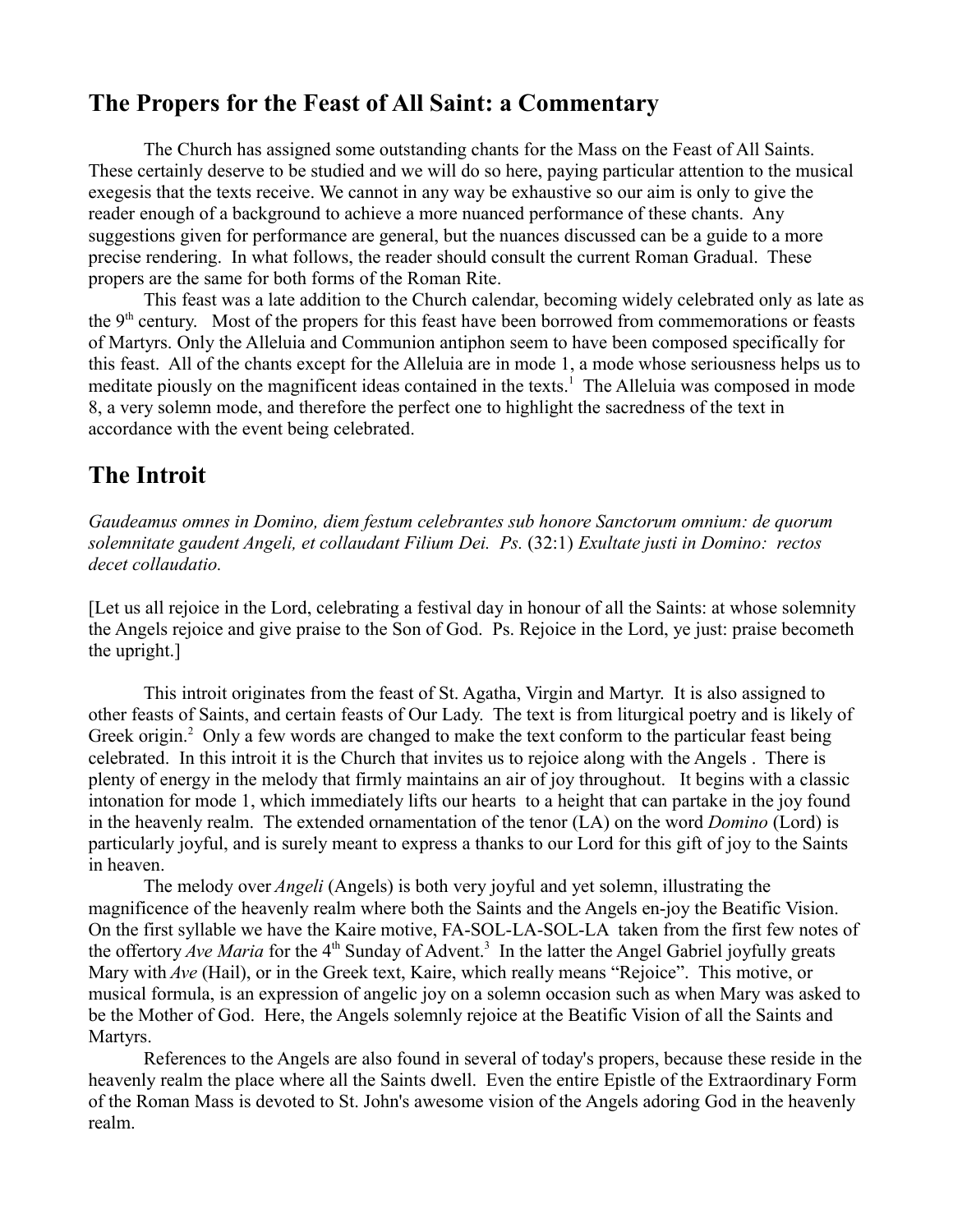This introit could be sung with a joyful energy, paying attention to the added solemnity and joy of *Angeli*.

### **The Gradual**

*Timete Dominum, omnes sancti ejus: quoniam nihil deest timentibus eum. Vs. Inquirentes autem Dominum non deficient omni bono.* (Ps. 33:10, Vs. 11b)

[Fear the Lord, all ye his saints: for there is no want to them that fear him. Vs. But they that seek the Lord shall not be deprived of any good.]

This gradual is a suitable meditation on the awesome nature of heaven as just described by St. John in the Epistle for the Extraordinary Form of the Mass. The fear of the Lord is one of the seven gifts of the Holy Spirit. We should not look at this fear in a sense of dread in the face of some physical pain, torment, or punishment that will befall us; rather, Christians become afraid to offend the Lord precisely because of their love for Him. The fear of the Lord is in regards to our moral and so spiritual well being, not bodily. This has been difficult to convey and much has been written on the subject. Remarkably, the music in this gradual helps us understand this filial fear.

It is the Martyrs in heaven who are speaking to us in this gradual. The heavenly realm awaits all those on earth that fear the Lord, as the Holy Martyrs testify to us today.

The gradual begins with a melody that sounds very serious, only going to the FA as the note of recitation. The ornamented recitation on FA gives the modality a stability that puts a firmness to the exhortation. The extended ornamentation on the last syllable of *Dominum* (Lord) gives us a brief pause to meditate on the exhortation to fear the Lord before proceeding to the next part of the text. The intermediate cadence on DO makes us anticipate what is to follow.

What follows is a melody that rises on *omnes* (all): FA-SOL-LA-SI-LA; this is the motive of lasting melos.<sup>[4](#page-6-3)</sup> It is the musical formula used to suggest a gain after a great loss, as in the Requiem Kyrie where after death we hope for life eternal with God, and the intonation for the offertory *Super flumina Babylonis* where we meditate that, from its ashes, Jerusalem and its Temple will be rebuilt. This motive is telling us here that the loss of life that everyone must eventually succumb to on this earth can be a gain of eternal life in heaven; indeed, the melody then leaps to the high DO on *sancti* (ye Saints) a height from where we can hear the Saints and Martyrs giving us a testimony of their joy even while addressing those of us here on earth.

On *ejus* (his) there is a similar cadential formula as that found previously on *Dominum*, and this too prepares us to listen to the next part of the text, in this case an explanation for the exhortation.

In this explanation we not only again have the motive of lasting melos on *quoniam* (for *or* because), but immediately after we are also confronted with the melody on *nihil* (no) which is reminiscent of the melody on the same word *nihil* in the introit for Gaudete Sunday. Theological associations are being made here. In the latter, St. Paul is about to be martyred yet he exhorts if not even chastises everyone NOT to worry over his impending death, for the Lord is coming soon. There should be no worry at all, for one must put all one's trust and faith in God. As the offertory text says, nothing is lacking for those who fear the Lord. St. Paul understands that we must not fear the death of the body for this can be the occasion for gaining a place in heaven for the soul. Hence, we need to fear offending God and not what can happen to the body. The melody here in the gradual through its association with other contexts simply reminds us that the death of the body may be a great loss indeed, but there is a much greater glory awaiting the soul for those who fear God.

In the verse, there is a long melisma on *Inquirentes* (they that seek) which tells the story of the many saints seeking the heavenly realm. The melody wanders up and down, and we may note that in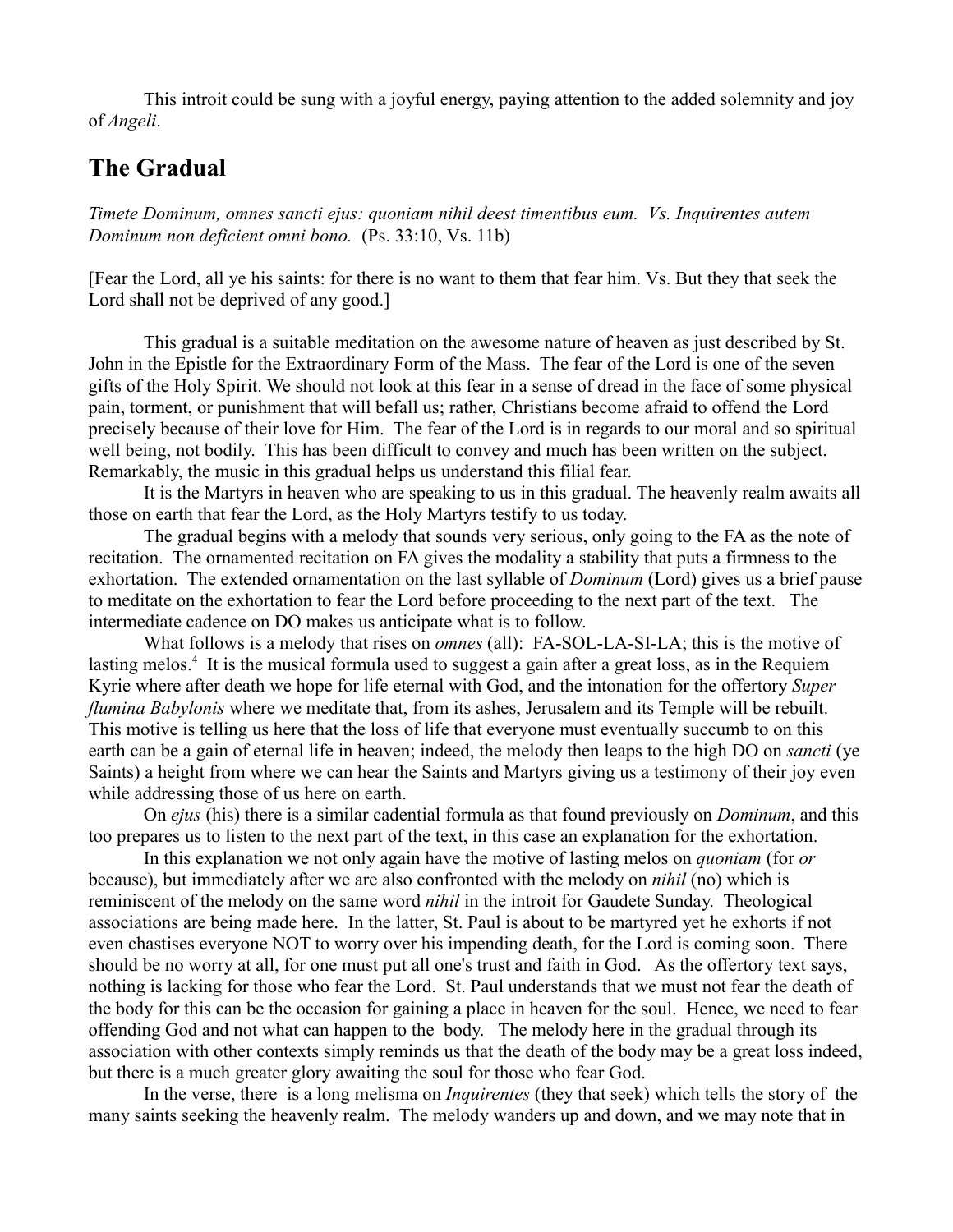the wandering there is the paschal motive, FA-MI- SOL-LA a melodic formula found in certain key places throughout the Gregorian repertoire, such as in the last part of the Litany of Saints to express the death and glorious resurrection of Christ.<sup>[5](#page-6-4)</sup> Here we are being warned that we may also need to sacrifice our lives to reach the heavenly realm of LA, the way the Holy Martyrs did following Christ. FA-MI indicates the humiliation through death of our Lord on the cross, SOL is the note of the resurrection, and LA is the gateway to the heavenly realm opened through the death and resurrection of Christ. The seeking finally ends on LA, the heavenly realm that Christ entered after his resurrection. The long melisma on *autem* (but) is a rhetorical device, stressing the contrast between the previous text, that of seeking, and the text that is about to follow, that of finding in God nothing else to seek for anymore; we will see this device used again later in the offertory.

As it is the Martyrs singing, the exhortation may be sung with firmness and seriousness, reflecting the awesome nature of the heavenly realm that was just described in the ancient Epistle; the rest can be sung more joyfully but still with a serious attitude. Keep in mind St Paul's chastisement of the faithful on *nihil* and the glorious meaning of FA-MI-SOL-LA. The *autem* should be sung with great energy.

#### **The Alleluia**

*Alleluia, alleluia. Vs. Venite ad me, omnes qui laboratis et onerati estis, et ego reficiam vos. Alleluia.* (Mt.11:28)

[Alleluia, Alleluia. Vs. Come unto me, all you that labour, and are heavy laden, and I will give rest to you. Alleluia.]

The melody for this Alleluia is very pleasant and solemn, a jewel in the musical treasure of the Roman Gradual. It is not a type melody but is probably written especially for this feast. Like most Gospel Alleluias for the Mass, the jubilus on the final syllable of Alleluia, which in Hebrew is actually the tetragrammaton, is a praise to the Trinity. This jubilus expresses what cannot be said in words, the ineffable, God as a Trinity, by using melody without words. Like the Hebrews, we sing the Alleluia in praise of God. But God has revealed to us that He is three persons, so on the tetragrammaton we extend our praise with three distinct melodies one devoted to each person of the Blessed Trinity. First we sing praise to the Father by doubling a short melody ending with the cadence on FA. Then we sing another short and distinct melody without doubling in praise of the Son, with cadence on LA. The remainder of the jubilus is quite long with a doubling of another distinct but longer melody which we sing in praise of the Holy Spirit. We should make a slight pause after each praise before continuing to the next one. According to tradition the melody of the jubilus is repeated on the last syllable of the last word of the verse.

What stands out in the verse is the very long melisma on the word *laboratis* (labour). Clearly a great emphasis is being placed on this word. It incorporates some of the the motives of the jubilus, only to have the melody go even higher with them. These notes are quite high even for a mode 8 composition, going through several hexachords. The composer would seem to want us to labor hard to reach those very high FAs. We can rest from this hard work once we get to the end of the word *onerati* (heavy laden). The *ego reficiam* (I will give rest) is finally easier to sing, and has a nice restful character to it, so it could be sung a bit softer and slower as a contrast to the preceding.

## **The Offertory**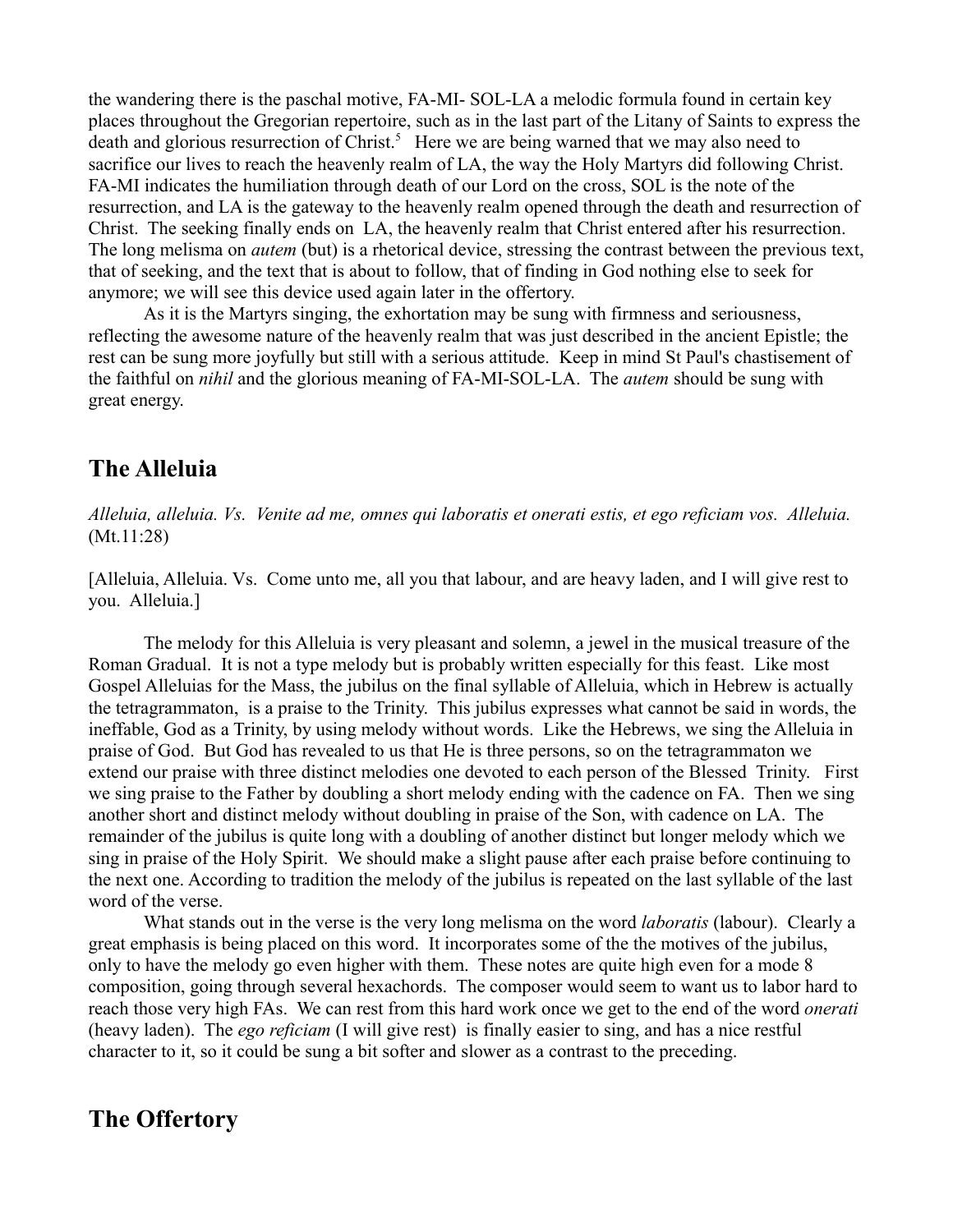*Justorum animae in manu Dei sunt: et non tanget illos tormentum malitiae: visi sunt oculis insipientium mori, illi autem sunt in pace. Alleluia.* (Wis. 3:1, 2, 3)

[The souls of the just are in the hand of God, and the torment of malice shall not touch them: in the sight of the unwise they seemed to die, but they are in peace. Alleluia]

Although offertory melodies are usually original compositions on the text, the melody for this text was adapted from the offertory *Stetit Angelus* for Michaelmas probably around the 12<sup>th</sup> century. The adaptation originates from the Mass for Martyrs. In the context of our feast, this chant is a meditation on the Beatific Vision of the Saints, with emphasis on all the Martyrs who suffered and died for Christ, and there have been so many in the history of the Church. The melody actually occurs in several offertory chants, such as *Viri Galilaei* originally for the vigil of the Ascension which is now no longer celebrated, *Tu es Petrus*, and the intonation for the introit *Omnes gentes*.

Be this as it may, this offertory chant is a masterpiece. The adaptation of the original melody to this new text is an impressive work of art, the melody being even more beautifully integrated into this text than to the original one. The original melody has been modified in places to foster a mature meditation on the deserved gift of peace of the Holy Martyrs following their torment and pain on this earth. As with the equally remarkable adaptation of the melody of the *Christus Factus est* from *Ecce Sacerdos magnus* (Behold the great Priest), an association is being made between the original text and the new one through the use of the same melody. In *Christus Factus est*, the original gradual for Maundy Thursday, the music recalls to us the sacrificial nature of the Last Supper where Christ is both the high priest and victim. In *Justorum animae* we are associating the angelic witness to God with the peace of the Martyrs in heaven. The Angels led the Holy Martyrs upon their death to heavenly paradise and now they stand with the Angels before God enjoying the Beatific Vision, a state of perfect peace where no pain or torment will ever touch them again.

The music divides the text into three parts. The first begins with *animae* (souls) and is highly ornamented with neumes which gives us more time to meditate on the scriptural theme that is being introduced, viz., that the souls of the righteous are under God's protection. The second part begins with *visi sunt* (seemed to) and without going beyond the range of a fourth it is a simple melody revolving around the tonic, making a fairly a plain statement of the mistaken views of the unwise. In the third part beginning with *illi* (they) we have a very different moment in the chant. All of a sudden we hear a long 43 note melisma explode on the word *autem* (but *or* moreover); it pushes aside the depressing thoughts of the unwise through a melodic contrast. Notice how high it goes all of a sudden in contrast to the melody of the unwise, trying to hang on to the high DO, and in the process leading our thoughts directly towards the heavenly realm and the indescribable joy of the Saints who dwell there. Originally written to describe the ascending smoke from the thurible as the Angels adore God in *Stetit Angelus*, here it used as a rhetorical device expressed through music. When speaking of two contrasting ideas, the conjunction used to contrast them is often emphasised to make a point. We see this also on the *autem* of the introit *Nos autem*. We also find this rhetorical device in a much smaller measure on the *et* (and) in this offertory. Even in ordinary speech one can make an indelicate remark, and then emphasise the conjunction that leads to a better remark as in "You may be old, BUT, you are still beautiful." *Autem* should then be sung with great contrasting energy.

The melody for *sunt in pace* (are in peace) has been modified from the original to better express a peaceful cadence in conformity to the meaning of the text.

Finally, the whole Church, along with the Angels and Saints in heaven, resound in a spectacular alleluia. The alleluia was added to the scriptural text precisely to thank God through praise for this wonderful gift of peace. This melody has three parts, the first ending with and intermediate cadence on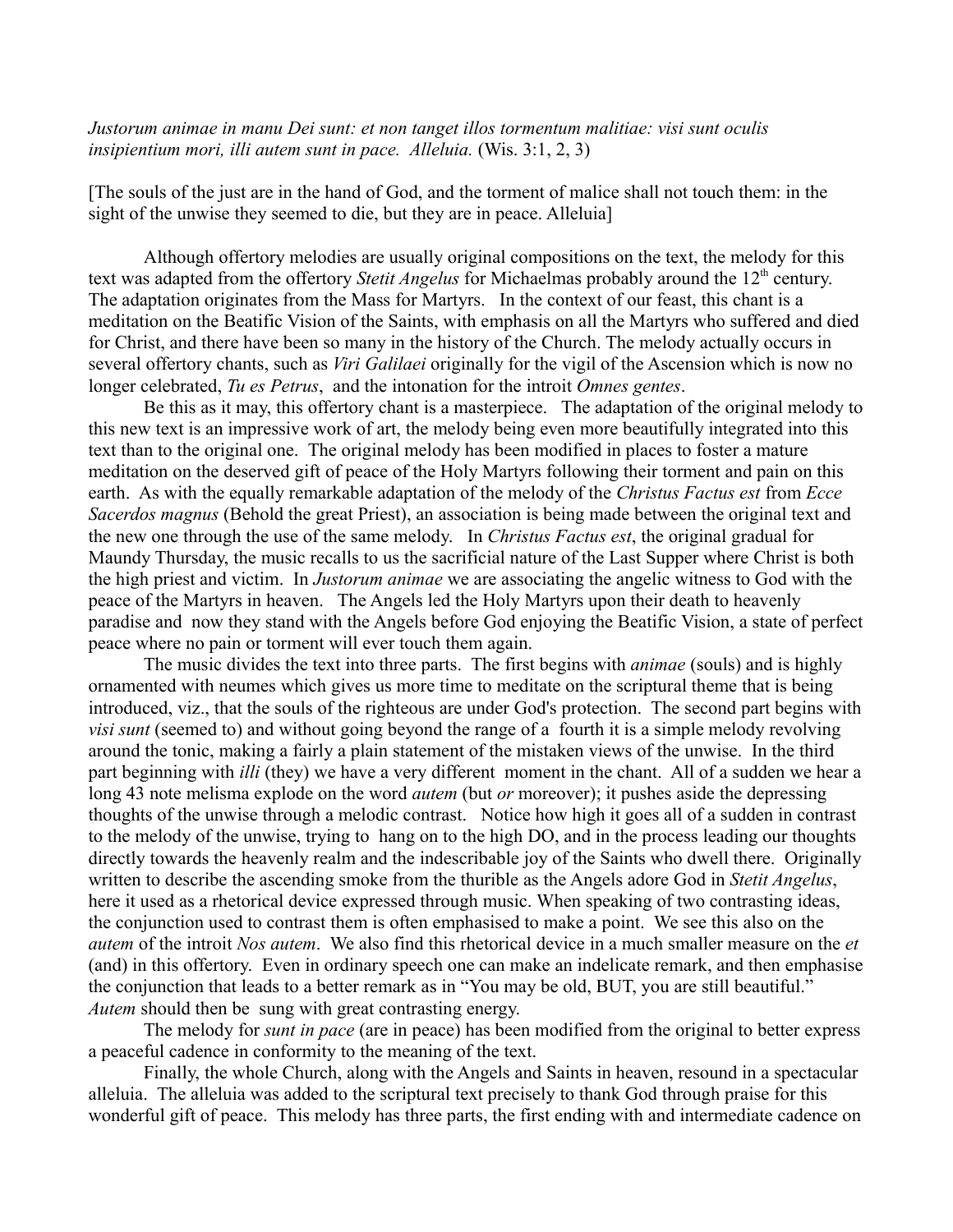DO, and the second with the cadence on MI, no doubt to address individually each person of the Trinity. It is composed of various fragments from the offertory melody woven together with some added ornamentation into a glorious acclamation of praise, and yet still keeping within the serious ethos of mode 1. It may be a good idea to have the whole choir sing this alleluia, as if we can now hear on earth the Angels and the Saints joining us in this singing of praise.

Like most offertories that appear in current chant books, this one has been shortened, allowing more time for polyphony during the offertory.<sup>[6](#page-6-5)</sup> There are, in other words, more remarkable features in this offertory chant that are no longer found in the current books.

#### **The Communion**

*Beati mundo corde, quoniam ipsi Deum videbunt : beati pacifici, quoniam filii Dei vocabuntur: beati qui persecutionem patiuntur propter justitiam, quoniam ipsorum est regnum caelorum.* (Mt. 5:8, 9, 10)

[Blessed are the clean of heart, for they shall see God: blessed are the peacemakers, for they shall be called the children of God: blessed are they that suffer persecution for justice's sake, for theirs is the kingdom of heaven.]

The text for this communion antiphon is taken from the Gospel, and is a meditation on the last three beatitudes as the faithful receive the Blessed Sacrament which nourishes them to anticipate these blessings. The beatitudes speak of the blessings that men of good will will receive as a reward either on this earth or in the next world for following the example of Christ. The blessings in these last three beatitudes would obtain more in the next world. In the first, those on earth who without any pretensions, that is, in purity of heart, fix their gaze on the Father who is heaven will be given the blessing of actually seeing God in the life to come, the Beatific Vision Correspondingly, the intonation stays fixed exclusively on the ornamented tenor LA, a fairly high intonation for mode 1. The antiphon seems to begin from a fixed gaze towards the heavenly realm. In the second, the peacemakers on earth will be blessed with the true peace of heaven as the offertory text tells us, and the melody over *Die* (God) leaps to the high DO to remind us of the heavenly realm of God where His children have found true peace.

The third beatitude is singled out for special emphasis. It speaks of those who are persecuted for the sake of Justice. But Jesus is the Sun of Justice (Mal. 3:20) whom the clouds have rained down to earth (Is 45:8). So the blessed referred to here are those who are being persecuted for the sake of Christ. On *beati* (blessed) in this last beatitude, the notes soar way above any other notes in the entire chant, resounding in an ecstasy of joy not seen anywhere in this antiphon. For the composer this is an important beatitude in relation to today's feast. There is great joy in heaven for those who have been persecuted on earth for Christ's sake because a great blessing awaits them. Then, all of a sudden, the melody takes on a different rhythm by becoming syllabic on the word *persecutionem* (persecution) on a melody reminiscent of the solemn Passion Gospel melodies for Holy Week, and indeed, a rhythm that perhaps emulates the scourges that Jesus repeatedly underwent in His suffering on Good Friday.<sup>[7](#page-6-6)</sup> This melody is leading us to meditate again on martyrdom with the serious suggestion that those who follow Christ may be asked to do so with their lives. And finally, we have the climax of the musical exegesis of the text on this last beatitude, the FA-MI-SOL-LA that we spoke of earlier, now over the word *regnum* (kingdom). But in this paschal motive we also have incorporated as an extension the Kaire motive of angelic joy we spoke of earlier, SOL-LA-SOL-LA repeated again and again to rejoice for the heavenly kingdom that has been opened by Christ's suffering, death, and resurrection as a gift to those who likewise follow Him on this earth through persecution and even to the ultimate sacrifice of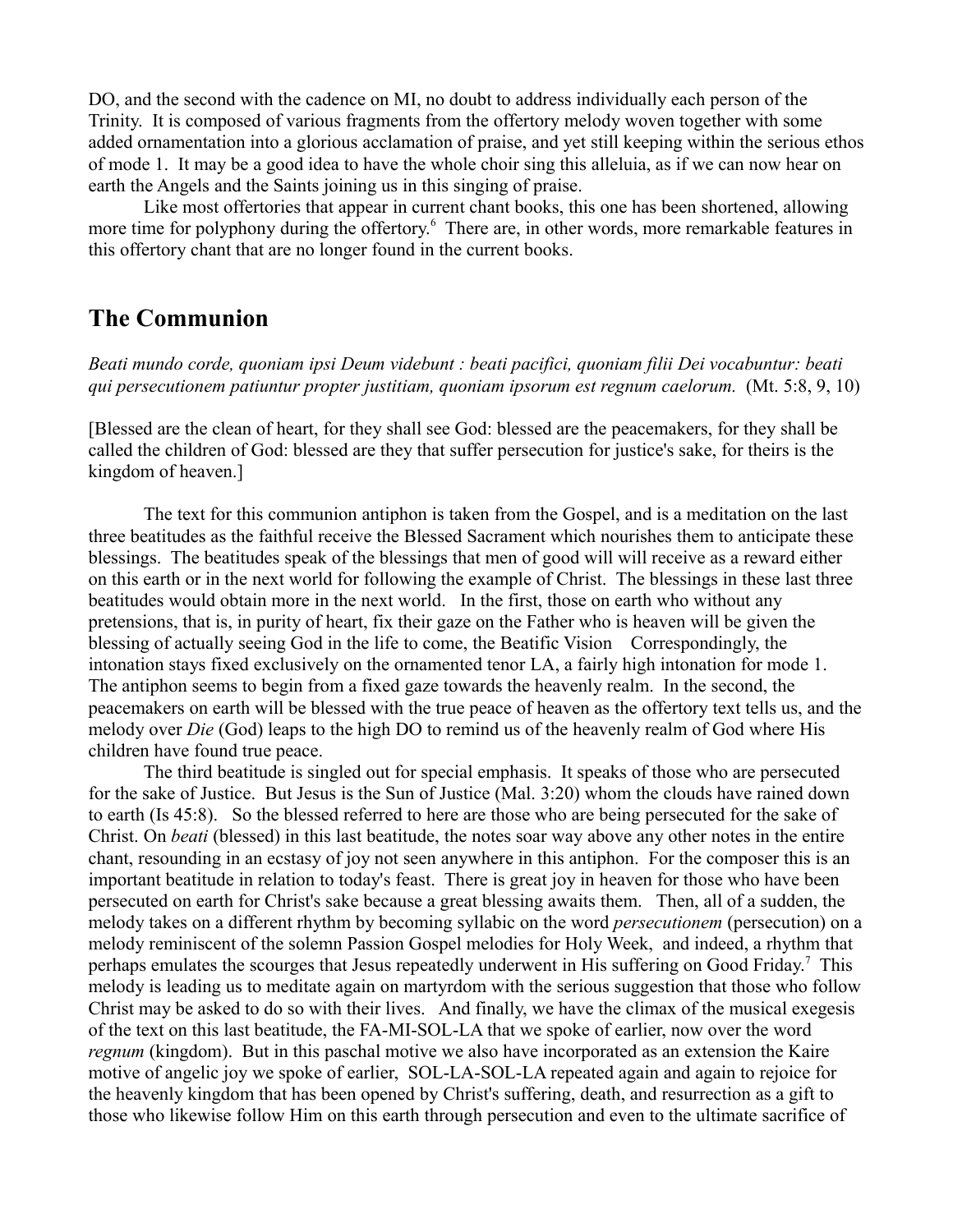martyrdom. This kingdom of God is where All the Saints now live in joy and peace. These subtleties should be clearly expressed in the singing of this antiphon.

Ted Krasnicki